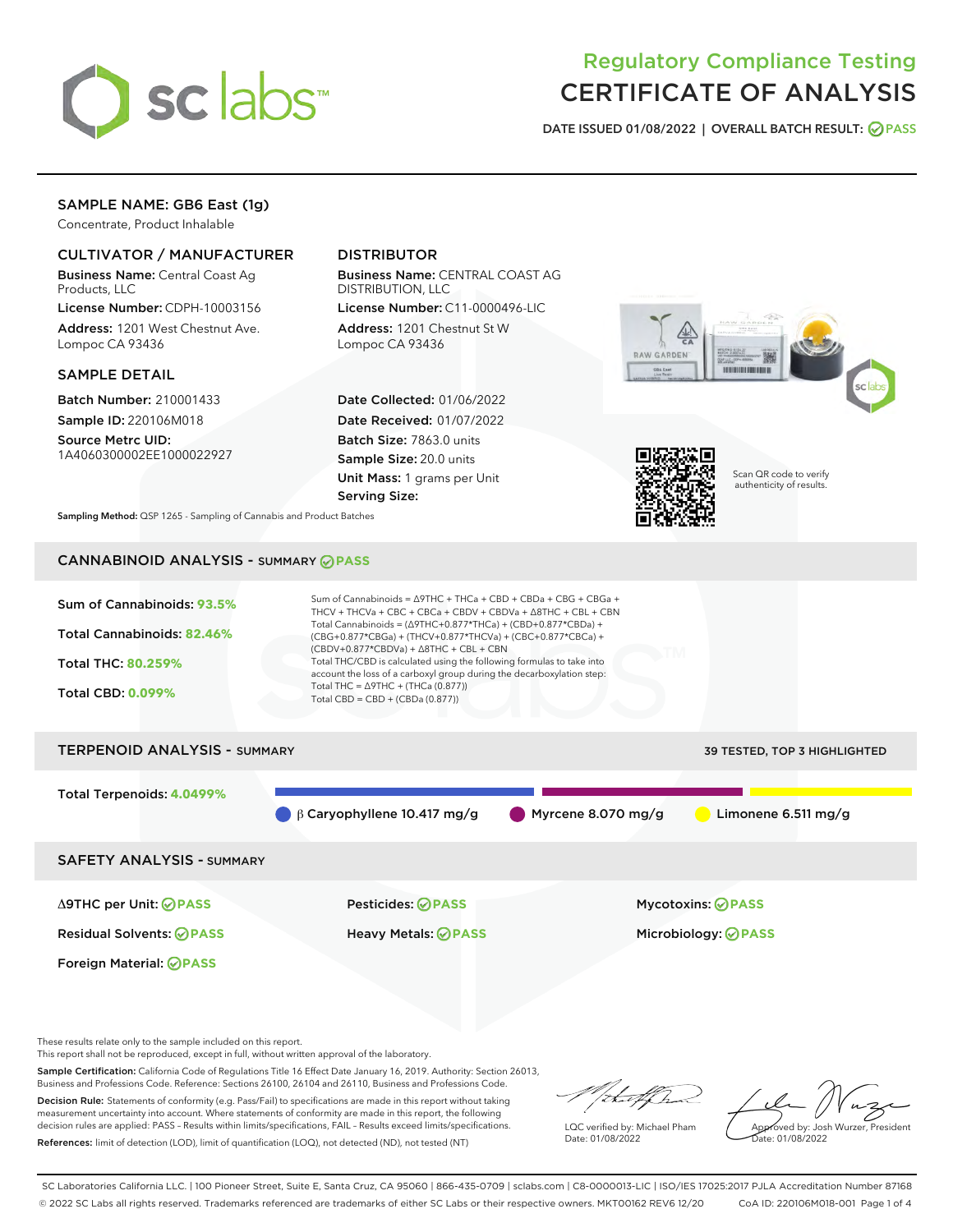



GB6 EAST (1G) | DATE ISSUED 01/08/2022 | OVERALL BATCH RESULT: @ PASS

#### CANNABINOID TEST RESULTS - 01/07/2022 2 PASS

Tested by high-performance liquid chromatography with diode-array detection (HPLC-DAD). **Method:** QSP 1157 - Analysis of Cannabinoids by HPLC-DAD

#### TOTAL CANNABINOIDS: **82.46%**

Total Cannabinoids (Total THC) + (Total CBD) + (Total CBG) + (Total THCV) + (Total CBC) + (Total CBDV) + ∆8THC + CBL + CBN

TOTAL THC: **80.259%** Total THC (∆9THC+0.877\*THCa)

TOTAL CBD: **0.099%**

Total CBD (CBD+0.877\*CBDa)

TOTAL CBG: 1.26% Total CBG (CBG+0.877\*CBGa)

TOTAL THCV: 0.344% Total THCV (THCV+0.877\*THCVa)

TOTAL CBC: 0.503% Total CBC (CBC+0.877\*CBCa)

TOTAL CBDV: ND Total CBDV (CBDV+0.877\*CBDVa)

| <b>COMPOUND</b>  | LOD/LOQ<br>(mg/g)          | <b>MEASUREMENT</b><br><b>UNCERTAINTY</b><br>(mg/g) | <b>RESULT</b><br>(mg/g) | <b>RESULT</b><br>(%) |
|------------------|----------------------------|----------------------------------------------------|-------------------------|----------------------|
| <b>THCa</b>      | 0.05/0.14                  | ±22.468                                            | 874.24                  | 87.424               |
| <b>A9THC</b>     | 0.06 / 0.26                | ±1.234                                             | 35.88                   | 3.588                |
| <b>CBGa</b>      | 0.1 / 0.2                  | ±0.64                                              | 12.2                    | 1.22                 |
| <b>CBCa</b>      | 0.07 / 0.28                | ±0.281                                             | 5.74                    | 0.574                |
| <b>THCVa</b>     | 0.07 / 0.20                | ±0.187                                             | 3.92                    | 0.392                |
| <b>CBG</b>       | 0.06/0.19                  | ±0.075                                             | 1.91                    | 0.191                |
| <b>CBDa</b>      | 0.02/0.19                  | ±0.033                                             | 1.13                    | 0.113                |
| <b>CBC</b>       | 0.2 / 0.5                  | N/A                                                | $<$ LOQ                 | $<$ LOQ              |
| $\triangle$ 8THC | 0.1 / 0.4                  | N/A                                                | <b>ND</b>               | <b>ND</b>            |
| <b>THCV</b>      | 0.1 / 0.2                  | N/A                                                | <b>ND</b>               | <b>ND</b>            |
| <b>CBD</b>       | 0.07/0.29                  | N/A                                                | <b>ND</b>               | <b>ND</b>            |
| <b>CBDV</b>      | 0.04 / 0.15                | N/A                                                | <b>ND</b>               | <b>ND</b>            |
| <b>CBDVa</b>     | 0.03 / 0.53                | N/A                                                | <b>ND</b>               | <b>ND</b>            |
| <b>CBL</b>       | 0.06 / 0.24                | N/A                                                | <b>ND</b>               | <b>ND</b>            |
| <b>CBN</b>       | 0.1/0.3                    | N/A                                                | <b>ND</b>               | <b>ND</b>            |
|                  | <b>SUM OF CANNABINOIDS</b> |                                                    | 935.0 mg/g              | 93.5%                |

#### **UNIT MASS: 1 grams per Unit**

| ∆9THC per Unit                        | 1120 per-package limit | 35.88 mg/unit   | <b>PASS</b> |
|---------------------------------------|------------------------|-----------------|-------------|
| <b>Total THC per Unit</b>             |                        | 802.59 mg/unit  |             |
| <b>CBD</b> per Unit                   |                        | <b>ND</b>       |             |
| <b>Total CBD per Unit</b>             |                        | 0.99 mg/unit    |             |
| Sum of Cannabinoids<br>per Unit       |                        | 935.0 mg/unit   |             |
| <b>Total Cannabinoids</b><br>per Unit |                        | $824.6$ mg/unit |             |

| ID). Method: QSP 1192 - Analysis of Terpenoids by GC-FID |                   |                                                    |                         |                      |  |  |
|----------------------------------------------------------|-------------------|----------------------------------------------------|-------------------------|----------------------|--|--|
| <b>COMPOUND</b>                                          | LOD/LOQ<br>(mg/g) | <b>MEASUREMENT</b><br><b>UNCERTAINTY</b><br>(mg/g) | <b>RESULT</b><br>(mg/g) | <b>RESULT</b><br>(%) |  |  |
| $\beta$ Caryophyllene                                    | 0.004 / 0.012     | ±0.3708                                            | 10.417                  | 1.0417               |  |  |
| Myrcene                                                  | 0.008 / 0.025     | ±0.1041                                            | 8.070                   | 0.8070               |  |  |
| Limonene                                                 | 0.005 / 0.016     | ±0.0931                                            | 6.511                   | 0.6511               |  |  |
| $\alpha$ Humulene                                        | 0.009 / 0.029     | ±0.1052                                            | 3.277                   | 0.3277               |  |  |
| Linalool                                                 | 0.009 / 0.032     | ±0.0556                                            | 1.464                   | 0.1464               |  |  |
| Terpinolene                                              | 0.008 / 0.026     | ±0.0289                                            | 1.412                   | 0.1412               |  |  |
| Ocimene                                                  | 0.011 / 0.038     | ±0.0441                                            | 1.375                   | 0.1375               |  |  |
| $\alpha$ Bisabolol                                       | 0.008 / 0.026     | ±0.0677                                            | 1.268                   | 0.1268               |  |  |
| trans-β-Farnesene                                        | 0.008 / 0.025     | ±0.0410                                            | 1.156                   | 0.1156               |  |  |
| Terpineol                                                | 0.016 / 0.055     | ±0.0616                                            | 1.004                   | 0.1004               |  |  |
| β Pinene                                                 | 0.004 / 0.014     | ±0.0109                                            | 0.945                   | 0.0945               |  |  |
| $\alpha$ Pinene                                          | 0.005 / 0.017     | ±0.0075                                            | 0.870                   | 0.0870               |  |  |
| Fenchol                                                  | 0.010 / 0.034     | ±0.0303                                            | 0.784                   | 0.0784               |  |  |
| Nerolidol                                                | 0.009 / 0.028     | ±0.0322                                            | 0.512                   | 0.0512               |  |  |
| Caryophyllene<br>Oxide                                   | 0.010 / 0.033     | ±0.0151                                            | 0.328                   | 0.0328               |  |  |
| Borneol                                                  | 0.005 / 0.016     | ±0.0088                                            | 0.209                   | 0.0209               |  |  |
| Guaiol                                                   | 0.009 / 0.030     | ±0.0096                                            | 0.204                   | 0.0204               |  |  |
| Valencene                                                | 0.009 / 0.030     | ±0.0088                                            | 0.127                   | 0.0127               |  |  |
| $\alpha$ Cedrene                                         | 0.005 / 0.016     | ±0.0032                                            | 0.107                   | 0.0107               |  |  |
| Camphene                                                 | 0.005 / 0.015     | ±0.0012                                            | 0.105                   | 0.0105               |  |  |
| Citronellol                                              | 0.003 / 0.010     | ±0.0042                                            | 0.087                   | 0.0087               |  |  |
| Fenchone                                                 | 0.009 / 0.028     | ±0.0014                                            | 0.048                   | 0.0048               |  |  |
| $\alpha$ Phellandrene                                    | 0.006 / 0.020     | ±0.0005                                            | 0.037                   | 0.0037               |  |  |
| $\alpha$ Terpinene                                       | 0.005 / 0.017     | ±0.0006                                            | 0.037                   | 0.0037               |  |  |
| $\gamma$ Terpinene                                       | 0.006 / 0.018     | ±0.0006                                            | 0.037                   | 0.0037               |  |  |
| Geraniol                                                 | 0.002 / 0.007     | ±0.0016                                            | 0.037                   | 0.0037               |  |  |
| Sabinene Hydrate                                         | 0.006 / 0.022     | ±0.0011                                            | 0.028                   | 0.0028               |  |  |
| <b>3 Carene</b>                                          | 0.005 / 0.018     | ±0.0004                                            | 0.025                   | 0.0025               |  |  |
| Sabinene                                                 | 0.004 / 0.014     | ±0.0002                                            | 0.018                   | 0.0018               |  |  |
|                                                          |                   |                                                    |                         |                      |  |  |

Eucalyptol 0.006 / 0.018 N/A <LOQ <LOQ Nerol 0.003 / 0.011 N/A <LOQ <LOQ **p-Cymene** 0.005/0.016 N/A ND ND (-)-Isopulegol 0.005 / 0.016 N/A ND ND Camphor 0.006 / 0.019 N/A ND ND Isoborneol 0.004 / 0.012 N/A ND ND Menthol 0.008 / 0.025 N/A ND ND R-(+)-Pulegone 0.003 / 0.011 N/A ND ND Geranyl Acetate  $0.004 / 0.014$  N/A ND ND Cedrol 0.008 / 0.027 N/A ND ND TOTAL TERPENOIDS 40.499 mg/g 4.0499%

# TERPENOID TEST RESULTS - 01/08/2022

Terpene analysis utilizing gas chromatography-flame ionization detection (GC-FID). **Method:** QSP 1192 - Analysis of Terpenoids by GC-FID

SC Laboratories California LLC. | 100 Pioneer Street, Suite E, Santa Cruz, CA 95060 | 866-435-0709 | sclabs.com | C8-0000013-LIC | ISO/IES 17025:2017 PJLA Accreditation Number 87168 © 2022 SC Labs all rights reserved. Trademarks referenced are trademarks of either SC Labs or their respective owners. MKT00162 REV6 12/20 CoA ID: 220106M018-001 Page 2 of 4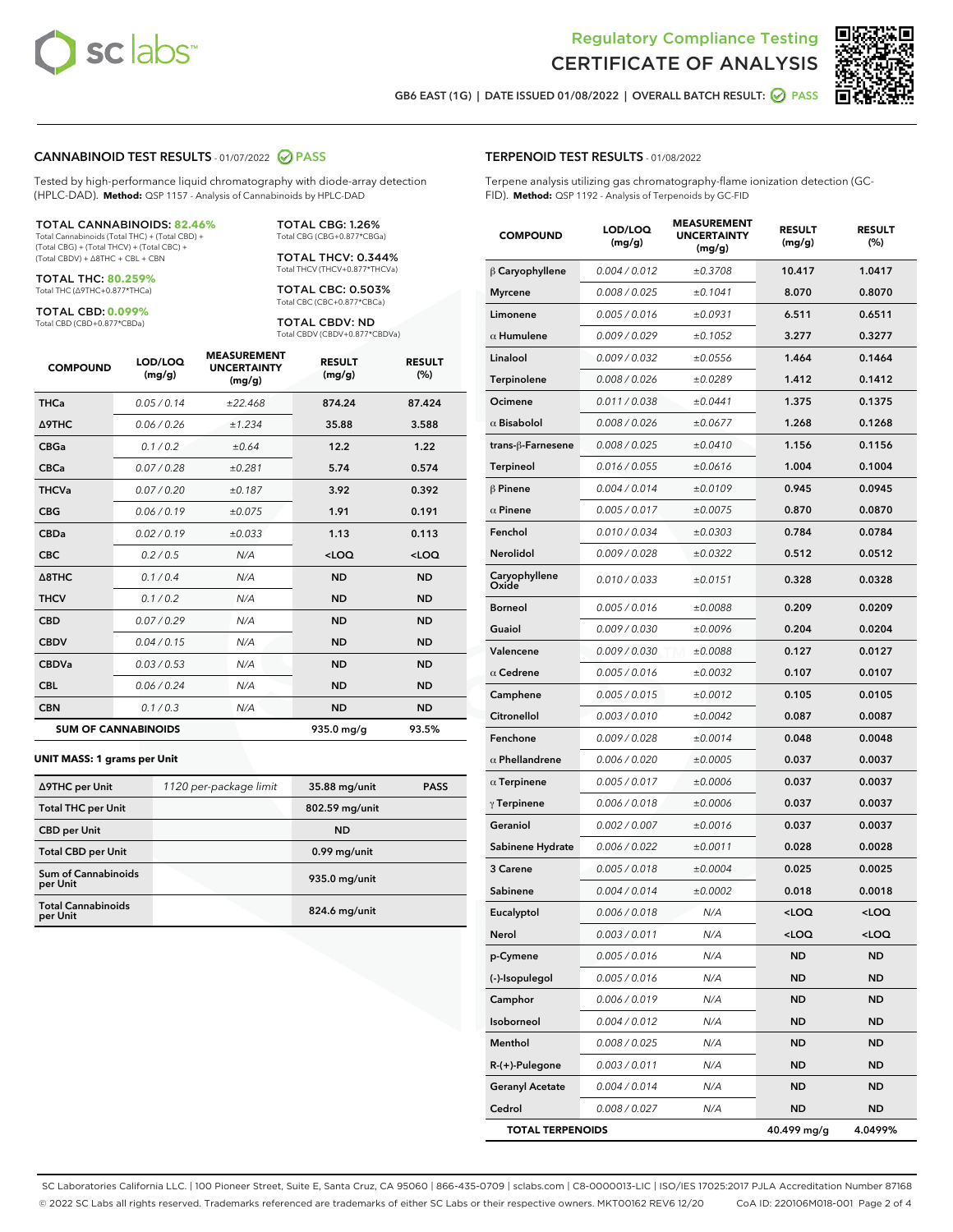



GB6 EAST (1G) | DATE ISSUED 01/08/2022 | OVERALL BATCH RESULT: @ PASS

# CATEGORY 1 PESTICIDE TEST RESULTS - 01/08/2022 2 PASS

Pesticide and plant growth regulator analysis utilizing high-performance liquid chromatography-mass spectrometry (HPLC-MS) or gas chromatography-mass spectrometry (GC-MS). \*GC-MS utilized where indicated. **Method:** QSP 1212 - Analysis of Pesticides and Mycotoxins by LC-MS or QSP 1213 - Analysis of Pesticides by GC-MS

| 0.03 / 0.08<br><b>ND</b><br><b>PASS</b><br>Aldicarb<br>$\ge$ LOD<br>N/A<br>Carbofuran<br><b>ND</b><br>0.02 / 0.05<br>$\ge$ LOD<br>N/A<br><b>PASS</b><br>Chlordane*<br>0.03 / 0.08<br>$\ge$ LOD<br>N/A<br><b>ND</b><br><b>PASS</b><br>Chlorfenapyr*<br>0.03/0.10<br>$\ge$ LOD<br>N/A<br><b>ND</b><br><b>PASS</b><br>Chlorpyrifos<br>0.02 / 0.06<br>N/A<br><b>ND</b><br><b>PASS</b><br>$\ge$ LOD<br>Coumaphos<br>0.02 / 0.07<br>N/A<br><b>ND</b><br><b>PASS</b><br>$\ge$ LOD<br>Daminozide<br>0.02 / 0.07<br>N/A<br><b>ND</b><br><b>PASS</b><br>$\ge$ LOD<br><b>DDVP</b><br>0.03/0.09<br>$>$ LOD<br>N/A<br><b>ND</b><br><b>PASS</b><br>(Dichlorvos)<br>Dimethoate<br>0.03 / 0.08<br>$\ge$ LOD<br><b>ND</b><br><b>PASS</b><br>N/A<br>0.03/0.10<br>N/A<br><b>ND</b><br><b>PASS</b><br>Ethoprop(hos)<br>$>$ LOD<br>N/A<br><b>ND</b><br><b>PASS</b><br>Etofenprox<br>0.02 / 0.06<br>$\ge$ LOD<br>Fenoxycarb<br>0.03 / 0.08<br>$\ge$ LOD<br>N/A<br><b>ND</b><br><b>PASS</b><br>0.03 / 0.08<br>$\ge$ LOD<br>N/A<br><b>ND</b><br><b>PASS</b><br>Fipronil<br>Imazalil<br>0.02 / 0.06<br>$\geq$ LOD<br>N/A<br><b>ND</b><br><b>PASS</b><br><b>Methiocarb</b><br>0.02 / 0.07<br>$\ge$ LOD<br>N/A<br><b>ND</b><br><b>PASS</b><br>Methyl<br>0.03/0.10<br>N/A<br><b>ND</b><br><b>PASS</b><br>$\ge$ LOD<br>parathion<br>0.03/0.09<br><b>Mevinphos</b><br>$\ge$ LOD<br>N/A<br><b>ND</b><br><b>PASS</b><br>Paclobutrazol<br>0.02 / 0.05<br>$>$ LOD<br>N/A<br><b>ND</b><br><b>PASS</b><br>0.03 / 0.09<br>N/A<br>$\ge$ LOD<br><b>ND</b><br><b>PASS</b><br>Propoxur<br>0.03 / 0.08<br><b>ND</b><br><b>PASS</b><br>Spiroxamine<br>$\ge$ LOD<br>N/A<br>Thiacloprid<br>0.03/0.10<br>$\ge$ LOD<br>N/A<br><b>ND</b><br><b>PASS</b> | <b>COMPOUND</b> | LOD/LOQ<br>$(\mu g/g)$ | <b>ACTION</b><br><b>LIMIT</b><br>$(\mu g/g)$ | <b>MEASUREMENT</b><br><b>UNCERTAINTY</b><br>$(\mu g/g)$ | <b>RESULT</b><br>$(\mu g/g)$ | <b>RESULT</b> |
|---------------------------------------------------------------------------------------------------------------------------------------------------------------------------------------------------------------------------------------------------------------------------------------------------------------------------------------------------------------------------------------------------------------------------------------------------------------------------------------------------------------------------------------------------------------------------------------------------------------------------------------------------------------------------------------------------------------------------------------------------------------------------------------------------------------------------------------------------------------------------------------------------------------------------------------------------------------------------------------------------------------------------------------------------------------------------------------------------------------------------------------------------------------------------------------------------------------------------------------------------------------------------------------------------------------------------------------------------------------------------------------------------------------------------------------------------------------------------------------------------------------------------------------------------------------------------------------------------------------------------------------------------------------------------------------------------------|-----------------|------------------------|----------------------------------------------|---------------------------------------------------------|------------------------------|---------------|
|                                                                                                                                                                                                                                                                                                                                                                                                                                                                                                                                                                                                                                                                                                                                                                                                                                                                                                                                                                                                                                                                                                                                                                                                                                                                                                                                                                                                                                                                                                                                                                                                                                                                                                         |                 |                        |                                              |                                                         |                              |               |
|                                                                                                                                                                                                                                                                                                                                                                                                                                                                                                                                                                                                                                                                                                                                                                                                                                                                                                                                                                                                                                                                                                                                                                                                                                                                                                                                                                                                                                                                                                                                                                                                                                                                                                         |                 |                        |                                              |                                                         |                              |               |
|                                                                                                                                                                                                                                                                                                                                                                                                                                                                                                                                                                                                                                                                                                                                                                                                                                                                                                                                                                                                                                                                                                                                                                                                                                                                                                                                                                                                                                                                                                                                                                                                                                                                                                         |                 |                        |                                              |                                                         |                              |               |
|                                                                                                                                                                                                                                                                                                                                                                                                                                                                                                                                                                                                                                                                                                                                                                                                                                                                                                                                                                                                                                                                                                                                                                                                                                                                                                                                                                                                                                                                                                                                                                                                                                                                                                         |                 |                        |                                              |                                                         |                              |               |
|                                                                                                                                                                                                                                                                                                                                                                                                                                                                                                                                                                                                                                                                                                                                                                                                                                                                                                                                                                                                                                                                                                                                                                                                                                                                                                                                                                                                                                                                                                                                                                                                                                                                                                         |                 |                        |                                              |                                                         |                              |               |
|                                                                                                                                                                                                                                                                                                                                                                                                                                                                                                                                                                                                                                                                                                                                                                                                                                                                                                                                                                                                                                                                                                                                                                                                                                                                                                                                                                                                                                                                                                                                                                                                                                                                                                         |                 |                        |                                              |                                                         |                              |               |
|                                                                                                                                                                                                                                                                                                                                                                                                                                                                                                                                                                                                                                                                                                                                                                                                                                                                                                                                                                                                                                                                                                                                                                                                                                                                                                                                                                                                                                                                                                                                                                                                                                                                                                         |                 |                        |                                              |                                                         |                              |               |
|                                                                                                                                                                                                                                                                                                                                                                                                                                                                                                                                                                                                                                                                                                                                                                                                                                                                                                                                                                                                                                                                                                                                                                                                                                                                                                                                                                                                                                                                                                                                                                                                                                                                                                         |                 |                        |                                              |                                                         |                              |               |
|                                                                                                                                                                                                                                                                                                                                                                                                                                                                                                                                                                                                                                                                                                                                                                                                                                                                                                                                                                                                                                                                                                                                                                                                                                                                                                                                                                                                                                                                                                                                                                                                                                                                                                         |                 |                        |                                              |                                                         |                              |               |
|                                                                                                                                                                                                                                                                                                                                                                                                                                                                                                                                                                                                                                                                                                                                                                                                                                                                                                                                                                                                                                                                                                                                                                                                                                                                                                                                                                                                                                                                                                                                                                                                                                                                                                         |                 |                        |                                              |                                                         |                              |               |
|                                                                                                                                                                                                                                                                                                                                                                                                                                                                                                                                                                                                                                                                                                                                                                                                                                                                                                                                                                                                                                                                                                                                                                                                                                                                                                                                                                                                                                                                                                                                                                                                                                                                                                         |                 |                        |                                              |                                                         |                              |               |
|                                                                                                                                                                                                                                                                                                                                                                                                                                                                                                                                                                                                                                                                                                                                                                                                                                                                                                                                                                                                                                                                                                                                                                                                                                                                                                                                                                                                                                                                                                                                                                                                                                                                                                         |                 |                        |                                              |                                                         |                              |               |
|                                                                                                                                                                                                                                                                                                                                                                                                                                                                                                                                                                                                                                                                                                                                                                                                                                                                                                                                                                                                                                                                                                                                                                                                                                                                                                                                                                                                                                                                                                                                                                                                                                                                                                         |                 |                        |                                              |                                                         |                              |               |
|                                                                                                                                                                                                                                                                                                                                                                                                                                                                                                                                                                                                                                                                                                                                                                                                                                                                                                                                                                                                                                                                                                                                                                                                                                                                                                                                                                                                                                                                                                                                                                                                                                                                                                         |                 |                        |                                              |                                                         |                              |               |
|                                                                                                                                                                                                                                                                                                                                                                                                                                                                                                                                                                                                                                                                                                                                                                                                                                                                                                                                                                                                                                                                                                                                                                                                                                                                                                                                                                                                                                                                                                                                                                                                                                                                                                         |                 |                        |                                              |                                                         |                              |               |
|                                                                                                                                                                                                                                                                                                                                                                                                                                                                                                                                                                                                                                                                                                                                                                                                                                                                                                                                                                                                                                                                                                                                                                                                                                                                                                                                                                                                                                                                                                                                                                                                                                                                                                         |                 |                        |                                              |                                                         |                              |               |
|                                                                                                                                                                                                                                                                                                                                                                                                                                                                                                                                                                                                                                                                                                                                                                                                                                                                                                                                                                                                                                                                                                                                                                                                                                                                                                                                                                                                                                                                                                                                                                                                                                                                                                         |                 |                        |                                              |                                                         |                              |               |
|                                                                                                                                                                                                                                                                                                                                                                                                                                                                                                                                                                                                                                                                                                                                                                                                                                                                                                                                                                                                                                                                                                                                                                                                                                                                                                                                                                                                                                                                                                                                                                                                                                                                                                         |                 |                        |                                              |                                                         |                              |               |
|                                                                                                                                                                                                                                                                                                                                                                                                                                                                                                                                                                                                                                                                                                                                                                                                                                                                                                                                                                                                                                                                                                                                                                                                                                                                                                                                                                                                                                                                                                                                                                                                                                                                                                         |                 |                        |                                              |                                                         |                              |               |
|                                                                                                                                                                                                                                                                                                                                                                                                                                                                                                                                                                                                                                                                                                                                                                                                                                                                                                                                                                                                                                                                                                                                                                                                                                                                                                                                                                                                                                                                                                                                                                                                                                                                                                         |                 |                        |                                              |                                                         |                              |               |
|                                                                                                                                                                                                                                                                                                                                                                                                                                                                                                                                                                                                                                                                                                                                                                                                                                                                                                                                                                                                                                                                                                                                                                                                                                                                                                                                                                                                                                                                                                                                                                                                                                                                                                         |                 |                        |                                              |                                                         |                              |               |

#### CATEGORY 2 PESTICIDE TEST RESULTS - 01/08/2022 2 PASS

| <b>COMPOUND</b>          | LOD/LOO<br>$(\mu g/g)$ | <b>ACTION</b><br>LIMIT<br>$(\mu g/g)$ | <b>MEASUREMENT</b><br><b>UNCERTAINTY</b><br>$(\mu g/g)$ | <b>RESULT</b><br>$(\mu g/g)$ | <b>RESULT</b> |  |
|--------------------------|------------------------|---------------------------------------|---------------------------------------------------------|------------------------------|---------------|--|
| Abamectin                | 0.03/0.10              | 0.1                                   | N/A                                                     | <b>ND</b>                    | <b>PASS</b>   |  |
| Acephate                 | 0.02/0.07              | 0.1                                   | N/A                                                     | <b>ND</b>                    | <b>PASS</b>   |  |
| Acequinocyl              | 0.02/0.07              | 0.1                                   | N/A                                                     | <b>ND</b>                    | <b>PASS</b>   |  |
| Acetamiprid              | 0.02 / 0.05            | 0.1                                   | N/A                                                     | <b>ND</b>                    | <b>PASS</b>   |  |
| Azoxystrobin             | 0.02/0.07              | 0.1                                   | N/A                                                     | <b>ND</b>                    | <b>PASS</b>   |  |
| <b>Bifenazate</b>        | 0.01 / 0.04            | 0.1                                   | N/A                                                     | <b>ND</b>                    | <b>PASS</b>   |  |
| <b>Bifenthrin</b>        | 0.02 / 0.05            | 3                                     | N/A                                                     | <b>ND</b>                    | <b>PASS</b>   |  |
| <b>Boscalid</b>          | 0.03/0.09              | 0.1                                   | N/A                                                     | <b>ND</b>                    | <b>PASS</b>   |  |
| Captan                   | 0.19/0.57              | 0.7                                   | N/A                                                     | <b>ND</b>                    | <b>PASS</b>   |  |
| Carbaryl                 | 0.02/0.06              | 0.5                                   | N/A                                                     | <b>ND</b>                    | <b>PASS</b>   |  |
| Chlorantranilip-<br>role | 0.04/0.12              | 10                                    | N/A                                                     | <b>ND</b>                    | <b>PASS</b>   |  |
| Clofentezine             | 0.03/0.09              | 0.1                                   | N/A                                                     | <b>ND</b>                    | <b>PASS</b>   |  |

# CATEGORY 2 PESTICIDE TEST RESULTS - 01/08/2022 continued

| <b>COMPOUND</b>               | LOD/LOQ<br>$(\mu g/g)$ | <b>ACTION</b><br>LIMIT<br>$(\mu g/g)$ | <b>MEASUREMENT</b><br><b>UNCERTAINTY</b><br>$(\mu g/g)$ | <b>RESULT</b><br>(µg/g) | <b>RESULT</b> |
|-------------------------------|------------------------|---------------------------------------|---------------------------------------------------------|-------------------------|---------------|
| Cyfluthrin                    | 0.12 / 0.38            | $\overline{2}$                        | N/A                                                     | <b>ND</b>               | <b>PASS</b>   |
| Cypermethrin                  | 0.11 / 0.32            | 1                                     | N/A                                                     | <b>ND</b>               | <b>PASS</b>   |
| Diazinon                      | 0.02 / 0.05            | 0.1                                   | N/A                                                     | ND                      | PASS          |
| Dimethomorph                  | 0.03 / 0.09            | 2                                     | N/A                                                     | ND                      | <b>PASS</b>   |
| Etoxazole                     | 0.02 / 0.06            | 0.1                                   | N/A                                                     | ND                      | <b>PASS</b>   |
| Fenhexamid                    | 0.03 / 0.09            | 0.1                                   | N/A                                                     | ND                      | <b>PASS</b>   |
| Fenpyroximate                 | 0.02 / 0.06            | 0.1                                   | N/A                                                     | ND                      | <b>PASS</b>   |
| Flonicamid                    | 0.03 / 0.10            | 0.1                                   | N/A                                                     | <b>ND</b>               | <b>PASS</b>   |
| Fludioxonil                   | 0.03 / 0.10            | 0.1                                   | N/A                                                     | ND                      | <b>PASS</b>   |
| Hexythiazox                   | 0.02 / 0.07            | 0.1                                   | N/A                                                     | <b>ND</b>               | <b>PASS</b>   |
| Imidacloprid                  | 0.04 / 0.11            | 5                                     | N/A                                                     | <b>ND</b>               | <b>PASS</b>   |
| Kresoxim-methyl               | 0.02 / 0.07            | 0.1                                   | N/A                                                     | <b>ND</b>               | <b>PASS</b>   |
| <b>Malathion</b>              | 0.03 / 0.09            | 0.5                                   | N/A                                                     | ND                      | <b>PASS</b>   |
| Metalaxyl                     | 0.02 / 0.07            | $\overline{c}$                        | N/A                                                     | <b>ND</b>               | <b>PASS</b>   |
| Methomyl                      | 0.03 / 0.10            | $\mathcal{I}$                         | N/A                                                     | ND                      | PASS          |
| Myclobutanil                  | 0.03 / 0.09            | 0.1                                   | N/A                                                     | <b>ND</b>               | <b>PASS</b>   |
| Naled                         | 0.02 / 0.07            | 0.1                                   | N/A                                                     | ND                      | <b>PASS</b>   |
| Oxamyl                        | 0.04 / 0.11            | 0.5                                   | N/A                                                     | ND                      | <b>PASS</b>   |
| Pentachloronitro-<br>benzene* | 0.03 / 0.09            | 0.1                                   | N/A                                                     | ND                      | <b>PASS</b>   |
| Permethrin                    | 0.04 / 0.12            | 0.5                                   | N/A                                                     | <b>ND</b>               | <b>PASS</b>   |
| Phosmet                       | 0.03 / 0.10            | 0.1                                   | N/A                                                     | ND                      | <b>PASS</b>   |
| Piperonylbu-<br>toxide        | 0.02 / 0.07            | 3                                     | N/A                                                     | ND                      | <b>PASS</b>   |
| Prallethrin                   | 0.03 / 0.08            | 0.1                                   | N/A                                                     | <b>ND</b>               | <b>PASS</b>   |
| Propiconazole                 | 0.02 / 0.07            | 0.1                                   | N/A                                                     | ND                      | PASS          |
| Pyrethrins                    | 0.04 / 0.12            | 0.5                                   | N/A                                                     | ND                      | <b>PASS</b>   |
| Pyridaben                     | 0.02 / 0.07            | 0.1                                   | N/A                                                     | <b>ND</b>               | <b>PASS</b>   |
| Spinetoram                    | 0.02 / 0.07            | 0.1                                   | N/A                                                     | ND                      | <b>PASS</b>   |
| Spinosad                      | 0.02 / 0.07            | 0.1                                   | N/A                                                     | <b>ND</b>               | <b>PASS</b>   |
| Spiromesifen                  | 0.02 / 0.05            | 0.1                                   | N/A                                                     | ND                      | <b>PASS</b>   |
| Spirotetramat                 | 0.02 / 0.06            | 0.1                                   | N/A                                                     | ND                      | <b>PASS</b>   |
| Tebuconazole                  | 0.02 / 0.07            | 0.1                                   | N/A                                                     | ND                      | <b>PASS</b>   |
| Thiamethoxam                  | 0.03 / 0.10            | 5                                     | N/A                                                     | ND                      | <b>PASS</b>   |
| Trifloxystrobin               | 0.03 / 0.08            | 0.1                                   | N/A                                                     | <b>ND</b>               | <b>PASS</b>   |

SC Laboratories California LLC. | 100 Pioneer Street, Suite E, Santa Cruz, CA 95060 | 866-435-0709 | sclabs.com | C8-0000013-LIC | ISO/IES 17025:2017 PJLA Accreditation Number 87168 © 2022 SC Labs all rights reserved. Trademarks referenced are trademarks of either SC Labs or their respective owners. MKT00162 REV6 12/20 CoA ID: 220106M018-001 Page 3 of 4